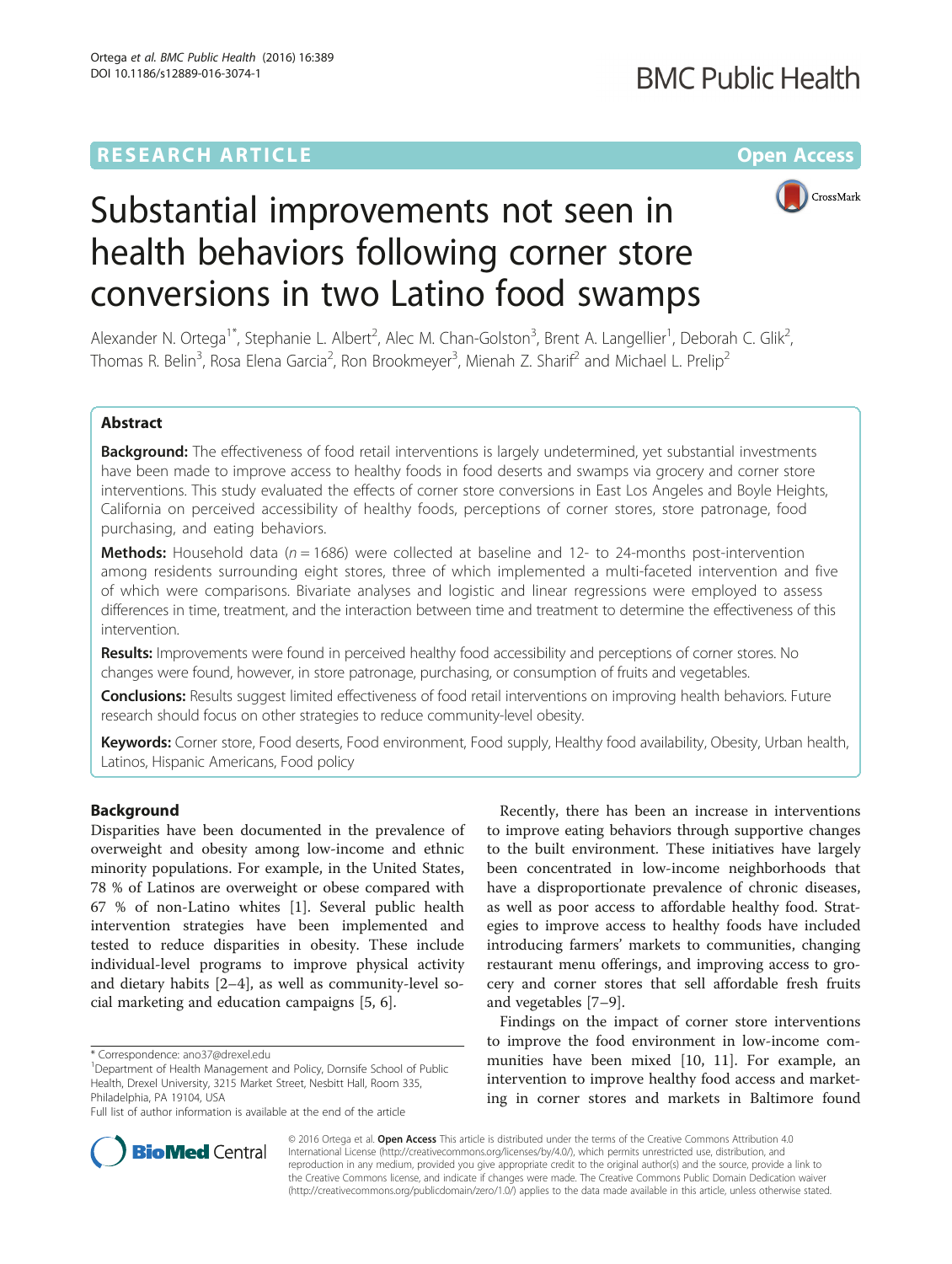positive changes in healthy food purchasing and preparation among patrons and individuals from local community organizations [[12](#page-8-0)]. A review of small-store intervention studies found that interventions were able to increase the availability of healthy items and improve knowledge about health and nutrition [\[10](#page-8-0)]. Findings were mixed, however, in terms of sales and purchasing of healthy food items, perceived availability of healthy items, and behavioral intentions to purchase healthy items [\[10](#page-8-0)]. Similarly, a small store intervention in North Carolina aimed at promoting sales of fruits and vegetables had mixed success. Results indicated that stores increased the availability of vegetables but not fruit, and there were no differences in consumption of either vegetables or fruits as a result of the intervention [\[8](#page-8-0)]. In another intervention, the nutritional content of purchases remained unchanged following a large-scale effort to increase the availability of healthier products in Philadelphia corner stores [[13\]](#page-8-0).

Despite these mixed findings, food environment interventions have gained considerable traction among federal and state policymakers, as well as private funders. For example, in 2011, the Federal Government announced the Healthy Food Financing Initiative, a \$400 million program to improve access to healthy foods and to eliminate food deserts in the U.S. [[14\]](#page-8-0). Similarly, the California FreshWorks fund is a \$272 million publicprivate partnership loan fund that finances new and upgraded grocery stores to improve healthy food access to low-income communities [\[15](#page-8-0)]. The high cost of food environment interventions underscores the need for rigorous studies to evaluate best practices for reducing community-level obesity.

#### Overview of corner store conversions

The components of corner store interventions are varied, but they typically include changing the interior and exterior of stores, modifying floor plans, installing new shelving and refrigeration units, and increasing availability of affordable fresh fruits and vegetables. Some interventions, however, have not included core elements of formative research, such as assessing community health practices and needs, determining residents' perceptions of food environments, and understanding neighborhood contexts. This allows for program developers to implement interventions that are accepted by community residents, while also facilitating the development of communitytailored social marketing campaigns, both of which can help sustain the demand for the newly available products. Moreover, few interventions have explicitly included store owner training on important practices such as managing inventories and negotiating with wholesalers. In addition to programmatic limitations, evaluations have been hampered by small sample sizes, lack of comparison stores, short

evaluation time frames, and examination only of changes among store patrons without attention to potential changes at the community level [\[10, 11\]](#page-8-0).

#### The intervention: Proyecto MercadoFRESCO

The intervention, Proyecto MercadoFRESCO, has been described in greater detail elsewhere [[16](#page-8-0)]. In brief, the intervention was based in two urban communities in Los Angeles (LA) County, California, East LA and Boyle Heights. These neighboring communities are comprised of majority Mexican-American populations. In particular, 97.1 % of the 2010 Census population in East LA was Latino, making it the proportionally largest Latino population in the US [\[17](#page-8-0)]. Both of these communities have a high prevalence of overweight and obesity. For example, nearly 77 % of East LA residents are overweight or obese [\[18\]](#page-8-0). Both communities have been characterized as food swamps, within which residents are faced with a disproportionate number of places to purchase unhealthy foods (e.g., fast food restaurants, taco stands, and corner stores) and have fewer options for healthy food purchasing than in more affluent areas.

The project was community-engaged in order to create a sense of "ownership" within the community. A broad range of community partners including business owners, schools, community-based organizations, local politicians, and a community health center participated on the community advisory board (CAB) and helped guide the project on all aspects of the intervention design, implementation and evaluation. Additionally, the study included a formative research phase in which ten focus groups, with a total of 92 community members, were held to elicit residents' perceptions about corner stores and their views about the food environment and facilitators and barriers to purchasing, preparing, and consuming healthy foods. In general, formative research demonstrated that community residents had negative perceptions regarding the quality, healthfulness, and affordability of foods sold in local corner stores. Thus, from the outset, the intervention sought to improve community perceptions regarding corner stores in order to increase patronage, purchasing, and consumption of healthy foods sold at the stores.

Four stores were recruited to be intervention stores, and four additional stores were selected as comparisons. One of the intervention stores stopped implementation activities during the early stages of the planned conversion effort at the request of the store owner. At the analysis stage, this store was treated as part of the comparison group, resulting in three intervention stores and five comparison stores. The comparison stores were located at least a mile away from intervention stores and were separated by a major freeway, in order to limit the potential for contamination effects.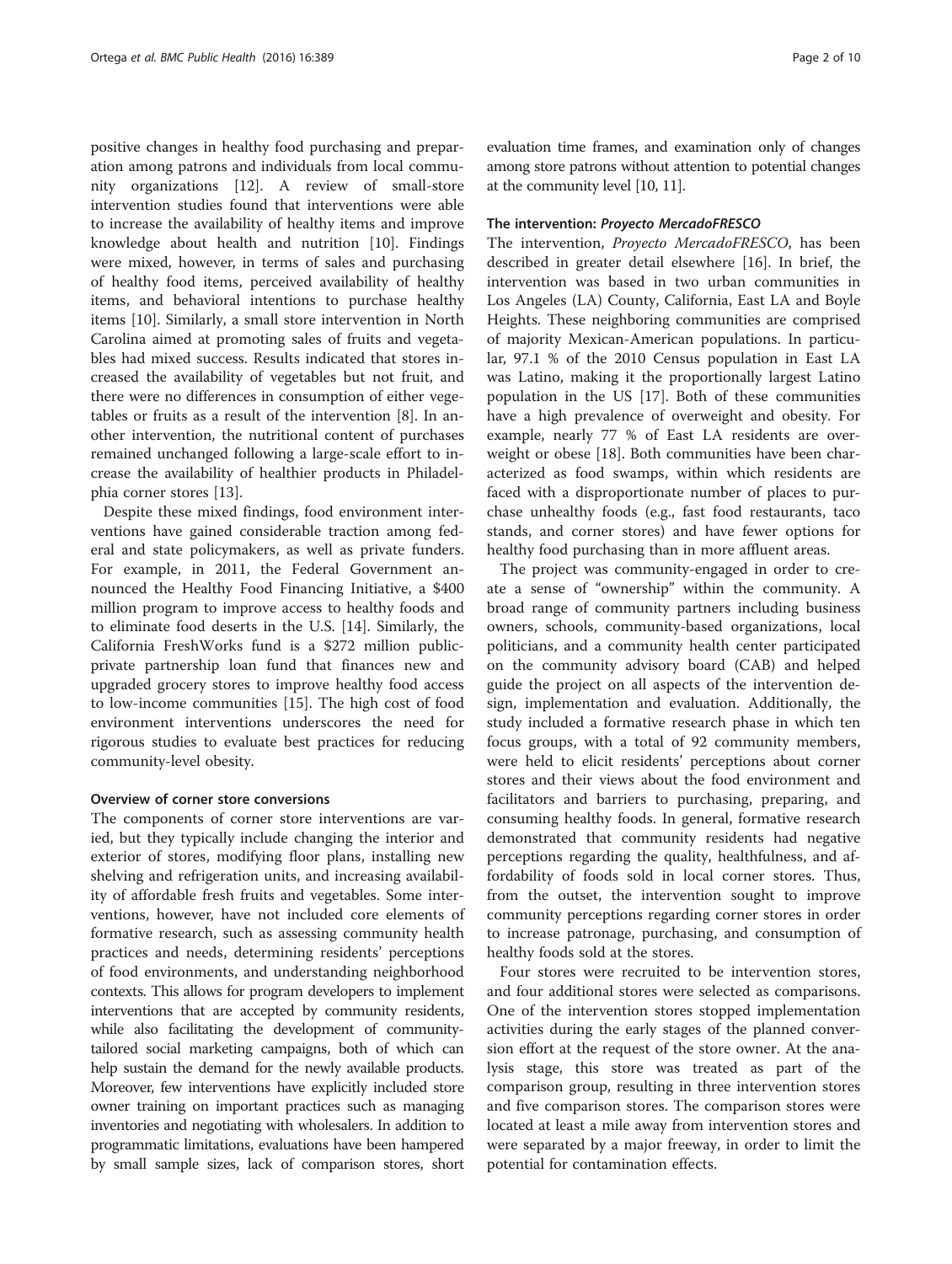Intervention stores received a comprehensive "makeover" to both the interior and exterior of the locations including new signage and paint, security upgrades, store layout alterations, product placement, and social marketing promotions for healthful eating. Each store was also provided refrigeration equipment at no cost to display a variety of newly available fresh fruits and vegetables. The intervention specifically focused on increasing the availability of fruits and vegetables; however, storeowners were autonomous in decisions regarding the variety and quantity of produce in an effort to match these items to the preferences and needs of local residents. The increase was substantial, with most stores adding at least a dozen new fruits and vegetables to their inventory.

In addition to the store renovation, owners received training on business practices provided by a former corner store owner with experience and expertise in converting stores into healthier outlets. They received training on issues relevant to the procurement and handling of affordable fresh fruits and vegetables including minimizing waste, meeting community demand, removing spoiled inventory, and developing business relationships with produce wholesalers and local farmers' markets. This training was included to increase store owner engagement, maintain profitability, and enhance sustainability. There was also a multi-component social marketing campaign implemented in the study neighborhoods. After stores were converted, they were monitored for fidelity to ensure that stores stocked fresh fruits and vegetables and that those items were of good quality. Comparison stores were also monitored throughout the study period to ensure that no comparable improvements were made to the appearance of the store or their merchandise.

This paper will present findings from this communityengaged, multi-level corner store intervention project. Baseline and follow-up findings from a survey of community residents are examined with regard to perceptions of the food environment and corner stores as well as patronage, food purchasing, and consumption behaviors.

#### Methods

A household survey of neighborhood residents was administered to assess the impact of the intervention at the community-level. In-depth information regarding the study protocol can be found elsewhere [[16\]](#page-8-0). The study was approved by the Institutional Review Board at UCLA, and all study participants provided informed consent.

The study employed a repeated cross-sectional evaluation design. In-person household interviews were conducted in the neighborhoods surrounding the converted and comparison stores to test the main research

question, "can community-level changes be achieved by improving the food environment through corner store conversions." Based on a priori power calculations, the target sample size was 1000 residential addresses at baseline (i.e., 125 around each store) and an additional 1000 at follow-up. Sampling was conducted using a multi-stage process. First, catchment areas were constructed for each of the intervention and comparison stores. Catchment areas included the blocks closest in proximity to each of the stores. Blocks were selected until there were roughly 300 households in a catchment area, which would allow for enough participants based on expected occupancy, screening, and response rates. Next, households were randomly sampled from each catchment area and approached for participation. Finally, the adult identified as the primary food purchaser and preparer for the household was invited to participate. Respondents from homes surrounding converted stores comprise the intervention group, while respondents from homes around comparison stores make up the comparison group.

At baseline, 1035 community residents completed a household survey, for an American Association for Public Opinion Research (AAPOR) response rate (i.e. number of completed interviews divided by the number of individuals who were eligible) of 80 %. Twelve to 24 months following baseline interviews, the same residential addresses were again approached for participation. In order to be eligible at follow-up, household residents had to live in the neighborhood for at least one year. This minimum residency requirement necessitated additional households to be sampled in order to achieve roughly equal number of interviews. During the second round of data collection, 1052 individuals completed the survey for an AAPOR household follow-up response rate of 75 %. Sixty-three percent of baseline respondents were re-interviewed at follow-up.

The interviews were administered face-to-face using computer-assisted personal interviewing (CAPI) and took approximately one and a half hours to complete. Respondents had the choice of completing the interview in Spanish or English and received a \$25 gift card to a large local market for participation.

#### Measures

Demographic measures included in the study were sex, age (in years), marital status, nativity status (US-born/ foreign-born), Mexican heritage (yes/no), primary language spoken at home (English-only, bilingual, or Spanish-only), education (in years), and participation in the Special Supplemental Nutrition Program for Women, Infants, and Children or Supplemental Nutrition Assistance Program (yes/no).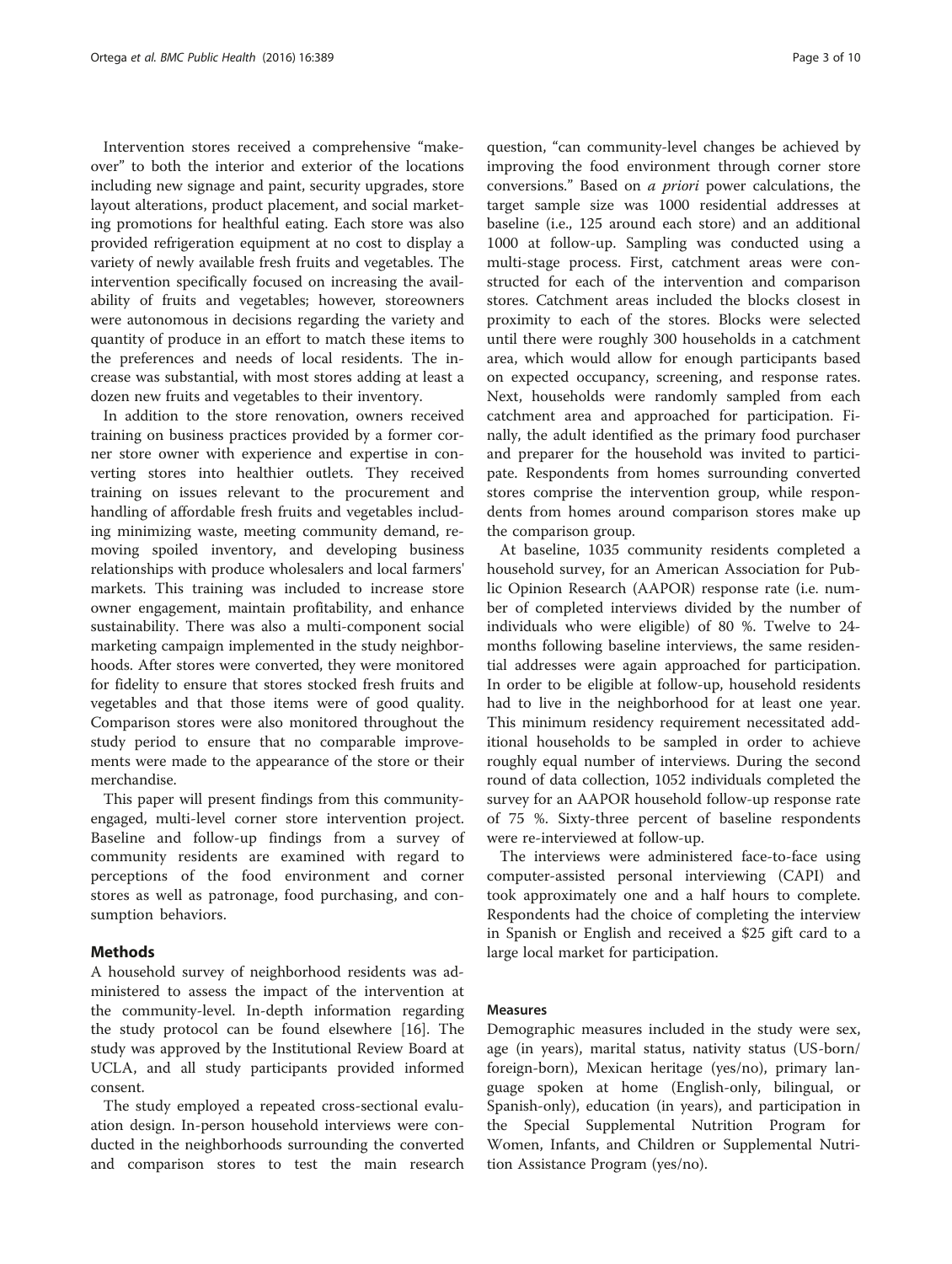This study focuses on five outcomes of interest: (1) perceived accessibility of healthy foods, (2) perception of corner stores, (3) corner store patronage, (4) food purchasing, and (5) eating behaviors.

#### Accessibility of healthy foods

Four questions measured perceived accessibility of healthy foods: (a) you have a convenient place to buy healthy food, (b) healthy food is too expensive, (c) it is hard to find places in your neighborhood where you can buy healthy foods, and (d) the healthy foods sold in your neighborhood are of low quality. Respondents were asked to indicate if these statements were true or false. Although these questions were newly developed, they were consistent in content with a previous study [\[19](#page-8-0)]. These items were explored as separate outcomes estimating individuals' perceptions of neighborhood healthy food accessibility.

#### Perceptions of corner stores

Fifteen items assessed participants' perceptions about corner stores. These items were developed by the research team *de novo* and represent major themes identified during the formative research phase of the study, such as convenience, price, quality, variety, and customer service. Individuals were first asked if there is a local corner store where they usually shop. Those individuals responding affirmatively were subsequently asked to name the store, and the 15 items measuring perceptions were then asked about that specific store. Individuals that did not have a usual corner store were asked about their general perceptions of corner stores. Respondents were asked to indicate whether they believed statements about corner stores were true or false. Responses indicating a positive perception towards a corner store were coded as 1 while negative and "don't know" responses were coded as 0. A score summing the number of positive perceptions across the 15 questions was also calculated (range: 0–15; Cronbach alpha: 0.83).

#### Store patronage

Store patronage was counted as affirmative when a respondent reported having purchased food on at least one occasion at an intervention or comparison store.

#### Food purchasing

In order to assess food purchasing behaviors, participants were asked to estimate the total number of dollars spent per week on all food, as well as how much per week was spent on canned, frozen, or fresh fruits and vegetables. A percentage of the total amount spent on fruits and vegetables was then calculated by dividing the amount spent on produce by the total spent on all food.

#### Eating behaviors

Participants were also asked to estimate how many servings of fruits and how many servings of vegetables they eat each day. These two questions were taken from the validated Food Behavior Checklist [[20](#page-8-0)] and were summed to reflect total daily fruit and vegetable intake.

#### Statistical analyses

The analyses conducted for this study included participants with data at either or both baseline and follow-up. Additionally, only those individuals with data for all variables of interest were included in the final analyses, yielding an analytic sample of 1686 household interviews (baseline  $n = 795$ ; follow-up  $n = 891$ ). Comparability in demographic characteristics between the full sample and the subsample of participants with no missing data was assessed. There were no statistically significant differences between the groups, suggesting that the subsample is a reasonably good representation of the sample as a whole.

All analyses were performed using STATA 14.0. Summary statistics were performed for all variables. Chisquared tests were used to assess whether the intervention and comparison groups improved from baseline to followup for the following binary outcome variables: healthy food accessibility, corner store characteristics, and store patronage. Independent sample t-tests were used to identify statistically significant differences in the summary perception score, food purchasing, and food consumption between time points. Differences between baseline and follow-up were calculated for both the comparison group and the intervention group for all variables of interest. To test for statistically significant differences in these change scores, the interaction of intervention status and time in regression models was used.

Multiple logistic regression models were fitted to estimate odds ratios for perceptions of food accessibility for time, intervention status, and the interaction between time and intervention status while controlling for sex, age (years), nativity status, language spoken at home, education (years), and food assistance. Multiple linear regressions modeling the summary corner store perception score, food purchasing, and food consumption were performed controlling for the same variables as previously described.

Finally, sensitivity analyses were conducted to contrast the findings using the sample of all available respondents with the findings from the subset of individuals who completed interviews at both baseline and follow-up ( $n = 650$ ). Using conditional logistic regressions for binary variables and linear regressions with random effects for continuous variables, these analyses accounted for the within-person associations that arise from repeated measures on an individual.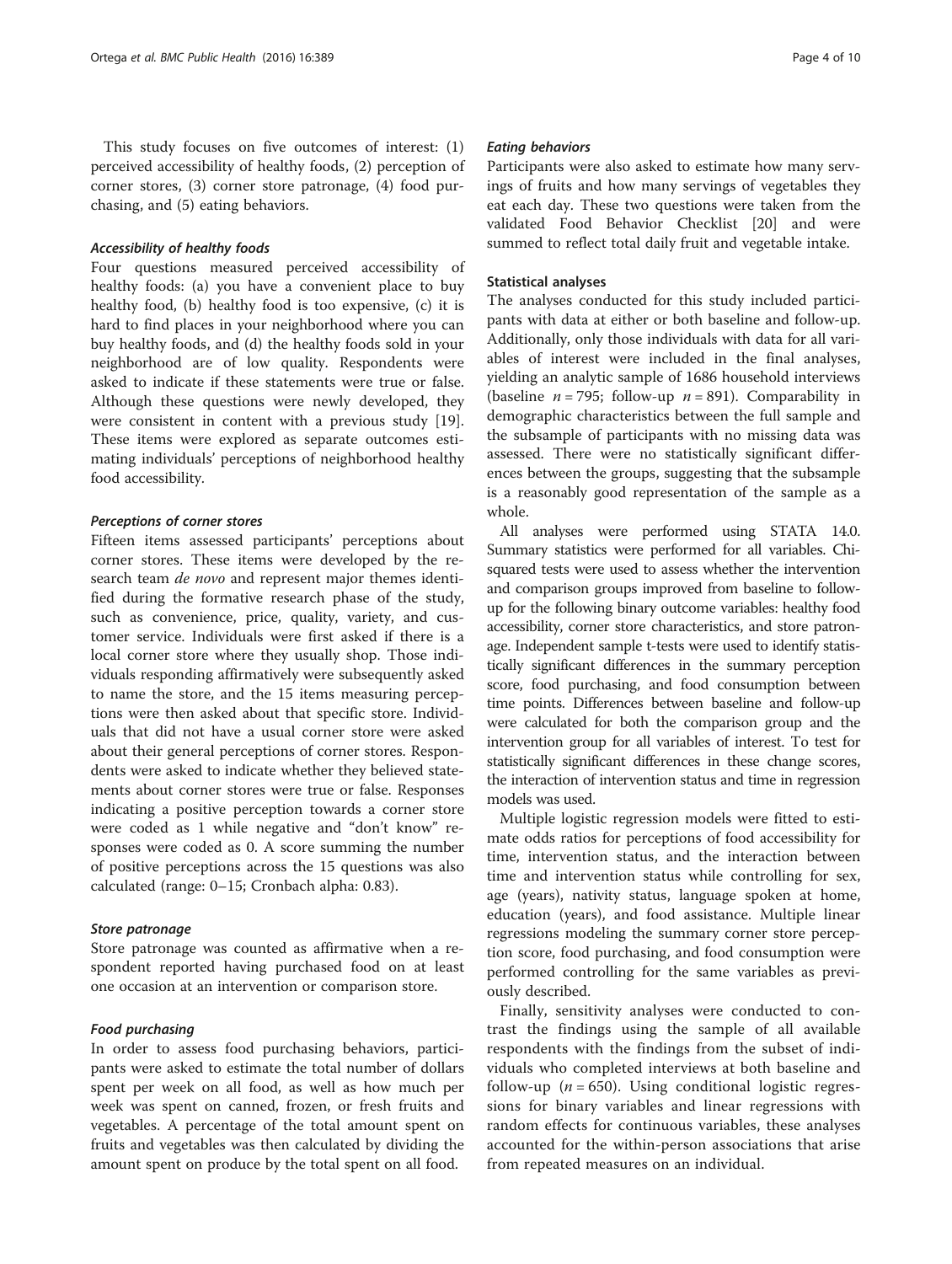#### Results

At baseline for both the intervention and comparison samples, the majority of participants were female, younger than 50, married or living with partner, foreign-born, of Mexican-heritage, had less than a high school education, and did not receive food assistance (see Table 1). The only difference between the groups was that a smaller proportion of respondents in the intervention sample spoke only Spanish as compared to the comparison sample.

At follow-up participants had similar demographic characteristics. The only differences between the samples at that time were in the intervention sample a larger percentage were of Mexican heritage and a smaller percentage were Spanish-only speakers than the comparison sample.

#### Perceptions of healthy food accessibility

As Table [2](#page-5-0) shows, there was a non-statistically significant increase between baseline and follow-up in the percentage of intervention neighborhood residents who reported having a convenient place to buy healthy food, while there was a statistically significant improvement among residents of comparison neighborhoods. Participants from both communities were less likely to perceive challenges in finding places within their neighborhoods

|  |  |  |  |  | <b>Table 1</b> Characteristics of Proyecto MercadoFRESCO Sample (N = 1686) |  |  |  |
|--|--|--|--|--|----------------------------------------------------------------------------|--|--|--|
|--|--|--|--|--|----------------------------------------------------------------------------|--|--|--|

|                              | Baseline Intervention<br>Percent or Mean (SD) | <b>Baseline Comparison</b><br>Percent or Mean (SD) | Follow-up Intervention<br>Percent or Mean (SD) | Follow-up Comparison<br>Percent or Mean (SD) |  |
|------------------------------|-----------------------------------------------|----------------------------------------------------|------------------------------------------------|----------------------------------------------|--|
|                              | $N = 313$                                     | $N = 482$                                          | $N = 323$                                      | $N = 568$                                    |  |
| Characteristics              |                                               |                                                    |                                                |                                              |  |
| Sex                          |                                               |                                                    |                                                |                                              |  |
| Male                         | 21.7                                          | 22.4                                               | 17.3                                           | 21.0                                         |  |
| Female                       | 78.3                                          | 77.6                                               | 82.7                                           | 79.0                                         |  |
| Age (Years)                  | 44.4 (15.5)                                   | 44.3 (15.9)                                        | 47.1 (14.8)                                    | 46.4 (15.4)                                  |  |
| Marital Status <sup>a</sup>  |                                               |                                                    |                                                |                                              |  |
| Single                       | 23.6                                          | 21.8                                               | 22.4                                           | 21.9                                         |  |
| Married/With Partner         | 56.2                                          | 58.5                                               | 58.1                                           | 60.9                                         |  |
| Separated/Divorced/Widowed   | 20.1                                          | 19.7                                               | 19.6                                           | 17.3                                         |  |
| Nativity                     |                                               |                                                    |                                                |                                              |  |
| U.S. Born                    | 37.4                                          | 35.9                                               | 34.7                                           | 33.5                                         |  |
| Foreign Born                 | 62.6                                          | 64.1                                               | 65.3                                           | 66.5                                         |  |
| Mexican Heritageb            |                                               |                                                    |                                                |                                              |  |
| Yes                          | 89.2                                          | 84.9                                               | 95.3                                           | 88.5**                                       |  |
| No                           | 10.8                                          | 15.1                                               | 4.7                                            | 11.5                                         |  |
| Language Spoken at Home      |                                               |                                                    |                                                |                                              |  |
| English Only                 | 13.7                                          | $14.9***$                                          | 12.7                                           | $8.6***$                                     |  |
| English and Spanish          | 56.2                                          | 45.2                                               | 67.5                                           | 62.1                                         |  |
| Spanish Only                 | 32.0                                          | 39.8                                               | 19.8                                           | 29.2                                         |  |
| Language of Interview        |                                               |                                                    |                                                |                                              |  |
| English                      | 43.1                                          | 39.6                                               | 43.0                                           | 40.3                                         |  |
| Spanish                      | 56.9                                          | 60.4                                               | 57.0                                           | 59.7                                         |  |
| Education (years)            | 9.9(4.1)                                      | 10.3(3.9)                                          | 10.1(4.3)                                      | 10.0(4.1)                                    |  |
| Food Assistance <sup>c</sup> |                                               |                                                    |                                                |                                              |  |
| Yes                          | 26.8                                          | 31.5                                               | 28.2                                           | 31.5                                         |  |
| No                           | 73.2                                          | 68.5                                               | 71.8                                           | 68.5                                         |  |

NOTE: Some percentages may not sum to 100 due to rounding. Significant differences between intervention and comparison in categorical variables were tested at baseline and follow-up using chi-squared tests. Significant differences between intervention and comparison in continuous variables were tested at baseline and follow-up independent sample t-tests tests

 $* p < 0.01$ 

<sup>a</sup>Data were only available for 332 (99.8 %) for the follow-up intervention group and 567 (99.8 %) observations for the follow-up control group due to missing data <sup>b</sup>Data were only available for 306 (97.8 %) for the baseline intervention group, 469 (97.3 %) observations for the baseline control group, 318 (98.4 %) for the follow-up intervention group, and 555 (97.7 %) for the follow-up control group due to missing data

c Participation in Special Supplemental Nutrition Program for Women, Infants or Children (WIC) or Supplemental Nutrition Assistance Program (SNAP)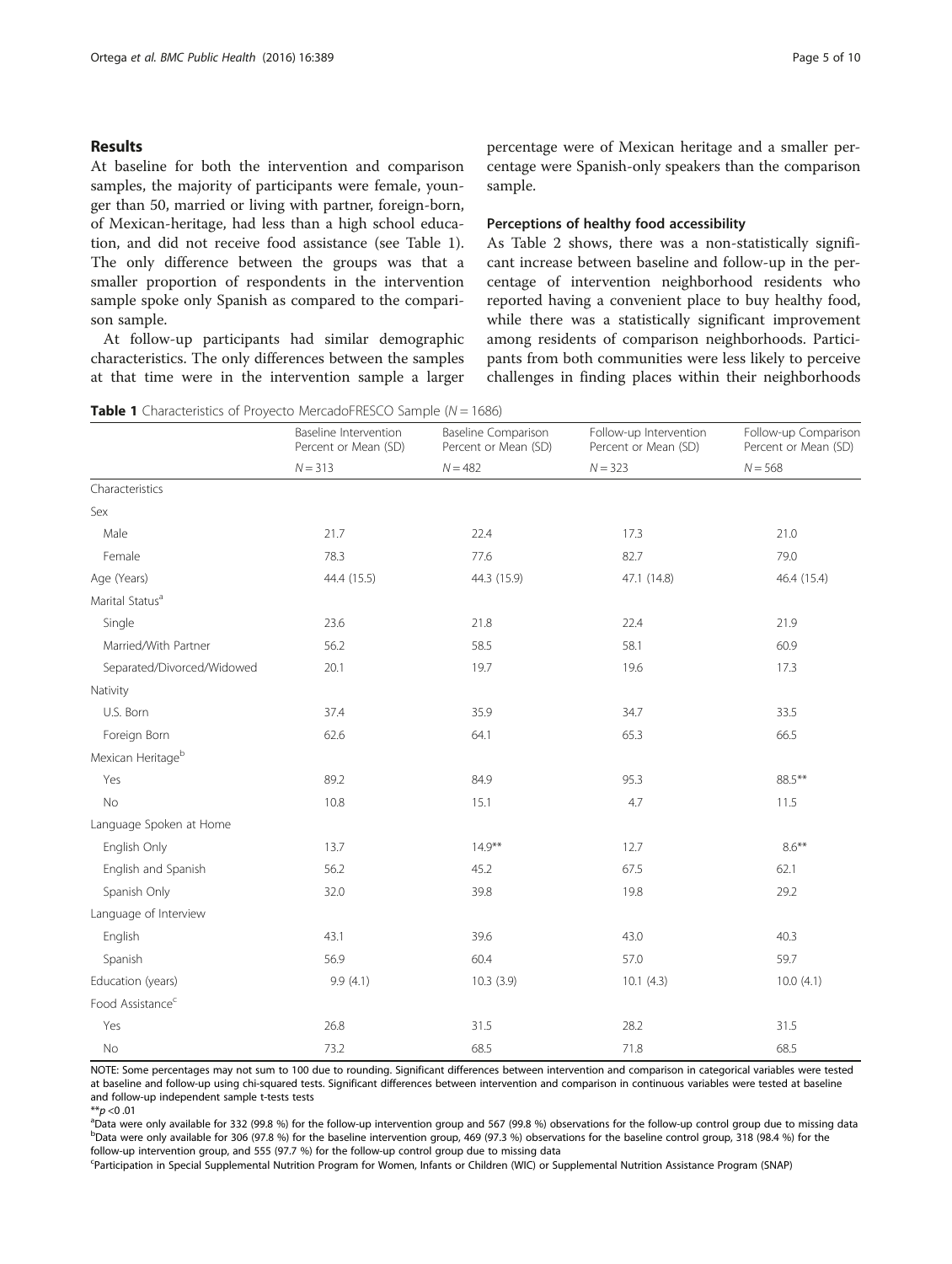#### <span id="page-5-0"></span>Table 2 Perceptions about Food Accessibility by Intervention Status and Time

|                                                                                  | Intervention Percent |             | Comparison Percent |             | Percent Difference<br>(Follow-up – Baseline) |            |
|----------------------------------------------------------------------------------|----------------------|-------------|--------------------|-------------|----------------------------------------------|------------|
|                                                                                  | Baseline             | Follow-up   | Baseline           | Follow-up   | Intervention                                 | Comparison |
|                                                                                  | $(N = 313)$          | $(N = 323)$ | $(N = 482)$        | $(N = 568)$ |                                              |            |
| You have a convenient place where you can buy healthy food                       | 83.4                 | 88.2        | 77.8               | 88.2***     | 4.8                                          | 10.4       |
| Healthy food is too expensive                                                    | 52.4                 | 53.6        | 55.2               | 53.0        | 1.2                                          | $-2.2$     |
| It's hard to find places in your neighborhood where you can buy<br>healthy foods | 39.3                 | $31.3*$     | 39.0               | $33.1*$     | $-8.0$                                       | $-5.9$     |
| The healthy foods sold in your neighborhood are low quality                      | 56.2                 | 51.7        | 63.5               | 57.6        | $-4.5$                                       | $-5.9$     |

NOTES: Significant differences were tested between intervention baseline and follow-up using chi-squared tests, comparison baseline and follow-up using chi-squared tests, and percent difference (follow-up – baseline) for intervention and comparison using a Wald test on the interaction term of a logistic regression (more details can be seen in Additional file [1](#page-8-0): Table S1). This Wald test can be thought of as testing whether the relative change (on an odds ratio scale) is the same in the intervention and comparison groups

 $**p* < 0.05, ***p* < 0.001$ 

to buy healthy foods at follow-up. No changes were found between baseline and follow-up regarding perceived expense or quality of healthy food in either neighborhood, even though the majority of respondents indicated that healthy food was too expensive and that the quality of food sold was poor. Additionally, no intervention effects were found when testing for an interaction between time and intervention status (see Additional file [1:](#page-8-0) Table S1).

#### Perceptions of corner stores

Improvements were found in perceptions of corner stores from baseline to follow-up for both the intervention and comparison samples (see Table [3](#page-6-0)). A larger proportion of participants at follow-up reported that corner stores sell a wide variety of fresh, frozen, and canned fruits and vegetables, as well as healthy foods in general. Only in the comparison sample did perceptions of fruit quality improve, while only in the intervention sample did perceptions of vegetable quality improve.

Corner store characteristics associated with store conversions improved over time for the intervention group only. Specifically, perceptions regarding the cleanliness of corner stores, safety of corner stores, quality of customer service, and ability to get information about healthy eating and nutrition all improved between baseline and follow-up. Participants from both samples reported increased availability of culturally appropriate Latino ingredients and language concordance between customers and staff at follow-up.

The intervention effects of the individual items measuring corner store perceptions were mixed, with three significant interactions showing more improvements in comparison store, but they mainly showed patterns of non-significance (See Additional file [2](#page-8-0): Table S2). The summary index score, which is a more robust measure than the individual items, showed marked improvements over time in both samples (See Additional file [3](#page-8-0): Table S3). No significant intervention effect was found

when testing for an interaction between time and intervention status.

#### Store patronage

The proportion who reported patronizing one of the study stores remained consistent between baseline and follow-up (see Table [3](#page-6-0)) for both intervention and comparison samples. A larger percentage of respondents from the intervention neighborhoods reported shopping at these study stores at both times.

#### Food purchasing

No differences were observed between baseline and follow-up for the intervention or comparison samples in the percent of total dollars spent on fruits and vegetables per week (see Table [4](#page-6-0)). Moreover, the interaction between intervention condition and time was not statistically significant, suggesting that the intervention had no effect on food purchasing (see Additional file [3:](#page-8-0) Table S3).

#### Fruit and vegetable consumption

Table [4](#page-6-0) shows that consumption of fruits and vegetables did not change over time among respondents from either sample. A test for an intervention effect was also non-significant (see Additional file [3](#page-8-0): Table S3).

#### Sensitivity analyses

In separate sensitivity analyses that are not shown, results indicated that the main findings presented above were robust regardless if the data were limited to those participants who had responses at both time points, accounting for correlation between repeated measurements from the same respondent. The fact that different analytical strategies yielded qualitatively similar results provide reassurance that the main findings of the study were not artifacts of analytical choices.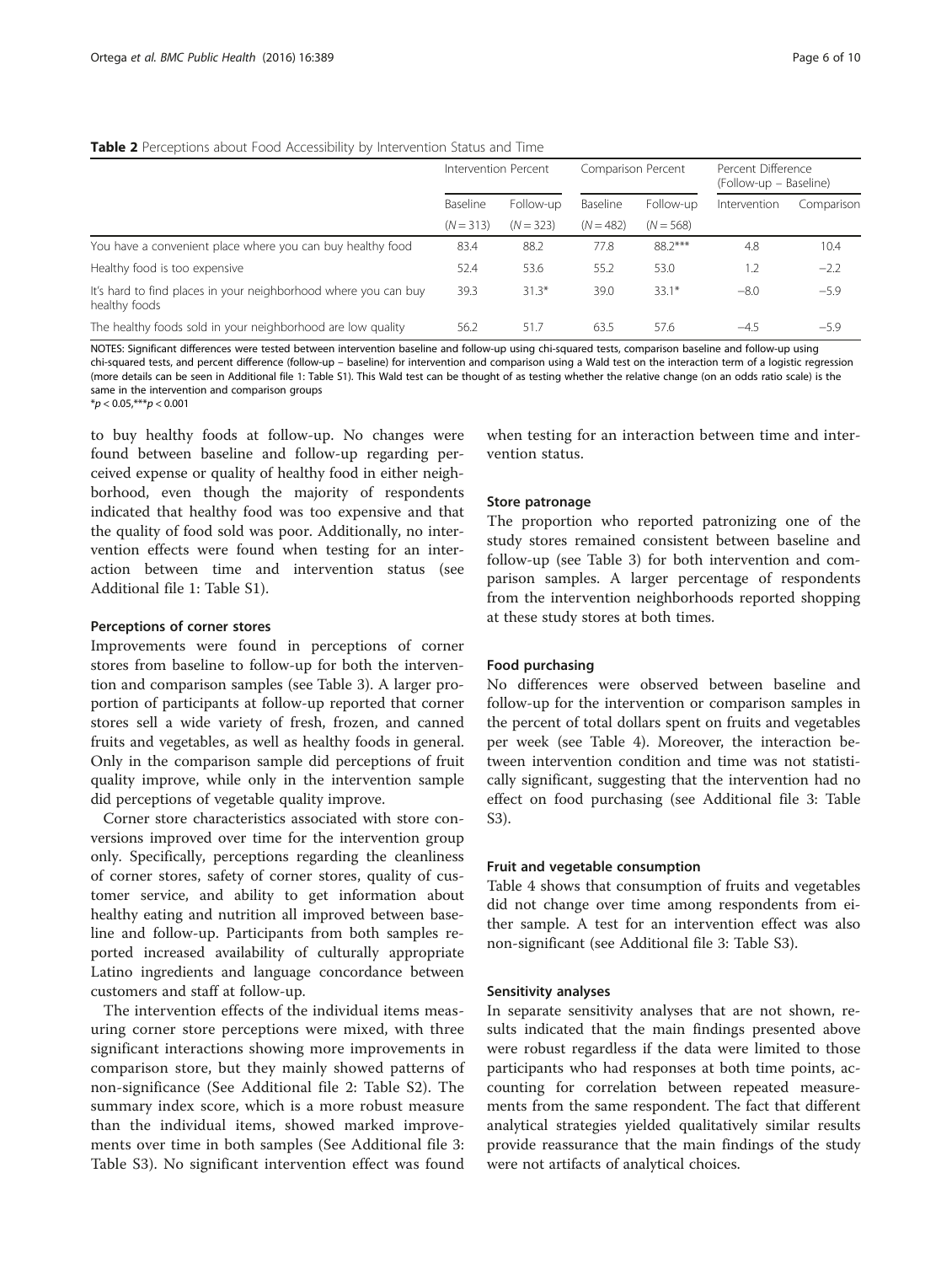#### <span id="page-6-0"></span>Table 3 Perceptions about Corner Stores and Patronage by Intervention Status and Time

|                                                                              | Intervention | Percent or Mean (SD)     | Comparison<br>Percent or Mean (SD) |                          | Percent or Mean Difference<br>(Follow-up - Baseline) |            |
|------------------------------------------------------------------------------|--------------|--------------------------|------------------------------------|--------------------------|------------------------------------------------------|------------|
|                                                                              | Baseline     | Follow-up<br>$(N = 323)$ | Baseline<br>$(N = 482)$            | Follow-up<br>$(N = 568)$ | Intervention                                         | Comparison |
|                                                                              | $(N = 313)$  |                          |                                    |                          |                                                      |            |
| Corner Store Characteristics                                                 |              |                          |                                    |                          |                                                      |            |
| Corner stores sell a wide variety of fresh fruits                            | 8.9          | $26.3***$                | 18.5                               | $26.6***$                | 17.4                                                 | 8.1        |
| Corner stores sell a wide variety of fresh vegetables                        | 10.9         | 35.6***                  | 19.5                               | 29.6***                  | 24.7                                                 | 10.1       |
| Corner stores sell a wide variety of frozen or canned fruits                 | 27.2         | $36.2*$                  | 31.1                               | $42.3***$                | 9.0                                                  | $11.2***$  |
| Corner stores sell a wide variety of frozen or canned vegetables             | 25.9         | $35.3*$                  | 30.5                               | $41.7***$                | 9.4                                                  | $11.2***$  |
| Fresh fruits sold at corner stores are not of poor quality <sup>a</sup>      | 40.0         | 45.5                     | 44.2                               | $51.4*$                  | 5.5                                                  | 7.2        |
| The fresh vegetables sold at corner stores are of good quality               | 22.7         | $44.0***$                | 25.1                               | 30.3                     | 21.3                                                 | 5.2        |
| Corner stores sell healthy food                                              | 34.2         | $51.4***$                | 37.6                               | $45.2*$                  | 17.2                                                 | 7.6        |
| Corner stores are not dirty <sup>b</sup>                                     | 60.1         | $77.4***$                | 66.2                               | 68.8                     | 17.3                                                 | 2.6        |
| Corner stores are not dangerous <sup>c</sup>                                 | 70.0         | 83.9***                  | 75.5                               | 75.2                     | 13.9                                                 | $-0.3$     |
| Corner stores have good customer service                                     | 73.5         | 85.4***                  | 70.5                               | 75.0                     | 11.9                                                 | 4.5        |
| I can get information about nutrition and healthy eating at<br>corner stores | 10.2         | 28.5***                  | 12.9                               | 16.2                     | 18.3                                                 | 3.3        |
| Corner stores sell traditional Latino food ingredients                       | 77.0         | $83.6*$                  | 76.6                               | $83.5***$                | 6.6                                                  | $6.9***$   |
| The staff at corner stores speaks my language                                | 86.3         | $92.0*$                  | 82.8                               | 90.7***                  | 5.7                                                  | 7.9        |
| Food sold at corner stores is not expensive <sup>d</sup>                     | 20.4         | 22.6                     | 28.2                               | 28.0                     | 2.2                                                  | $-0.2$     |
| It is convenient to shop at corner stores                                    |              | 50.5                     | 49.4                               | 52.3                     | 2.9                                                  | 2.9        |
| Overall Beliefs About Corner Stores Score (Range: 0-15                       | 6.1(3.4)     | $8.0(3.6)$ ***           | 6.7(3.4)                           | 7.6 $(3.6)$ ***          | 1.9                                                  | 1.0        |
| Corner Store Patronage                                                       |              |                          |                                    |                          |                                                      |            |
| Shops at 1 or more study stores                                              | 41.5         | 46.7                     | 28.2                               | 23.4                     | 5.2                                                  | $-4.8***$  |

NOTES: Significant differences in binary variables were tested between intervention baseline and follow-up using chi-squared tests, comparison baseline and follow-up using chi-squared tests, and percent difference (follow-up – baseline) for intervention and comparison using a Wald test on the interaction term of a logistic regression (more details can be seen in Additional file [2:](#page-8-0) Table S2). This Wald test can be thought of as testing whether the relative change (on an odds ratio scale) is the same in the intervention and comparison groups. Significant differences in continuous variables were tested between intervention baseline and follow-up using independent sample t-tests, comparison baseline and follow-up using independent sample t-tests tests, and mean difference (follow-up – baseline) for intervention and comparison using a F-test on the interaction term of a linear regression (more details can be seen in Additional file [3](#page-8-0): Table S3)  $*p < 0.05$ ,  $**p < 0.01$ ,  $***p < 0.001$ 

<sup>a</sup>Question was reverse coded. Original statement was "Fresh fruits sold at corner stores are of poor quality"

<sup>b</sup>Question was reverse coded. Original statement was "Corner stores are dirty"

<sup>c</sup>Question was reverse coded. Original statement was "Corner stores are dangerous"

dQuestion was reverse coded. Original statement was "Food sold at corner stores is expensive"

#### Table 4 Food Purchasing and Fruit and Vegetable Consumption by Time and Intervention Status

|                                                              | Intervention<br>Mean (SD) |               | Comparison<br>Mean (SD) |                          | Mean Difference<br>(Follow-up – Baseline) |            |
|--------------------------------------------------------------|---------------------------|---------------|-------------------------|--------------------------|-------------------------------------------|------------|
|                                                              | Baseline                  | Follow-up     | Baseline                | Follow-up<br>$(N = 568)$ | Intervention                              | Comparison |
|                                                              | $(N = 313)$               | $(N = 323)$   | $(N = 482)$             |                          |                                           |            |
| Dollars spent on food per week <sup>a</sup>                  | 131.6 (64.0)              | 140.6 (126.0) | 123.1 (66.4)            | 134.8 (74.8)**           | 9.0                                       | 11.7       |
| Dollars spent on fruits and vegetables per week <sup>a</sup> | 46.2 (28.4)               | 49.8 (33.9)   | 44.6 (29.7)             | 47.2 (32.6)              | 3.6                                       | 2.6        |
| Percent of dollars spent on fruits and vegetables            | 36.5 (16.7)               | 38.1 (17.6)   | 37.7 (18.0)             | 36.9(18.7)               | 1.6                                       | $-0.8$     |
| Servings of fruits and vegetables consumed each day          | 4.4(2.0)                  | 4.2(2.1)      | 4.5(2.4)                | 4.8(2.3)                 | $-0.2$                                    | 0.3        |

NOTES: Significant differences in continuous variables were tested between intervention baseline and follow-up using independent sample t-tests, comparison baseline and follow-up using independent sample t-tests tests, and mean difference (follow-up – baseline) for intervention and comparison using a F-test on the interaction term of a linear regression (more details can be seen in Additional file [3](#page-8-0): Table S3)<br>\*\*p < 0.01

\*\*p<0.01<br><sup>a</sup>The significance of the mean difference was not tested, as this variable was only of interest to calculate percent of dollars spent on fruits and vegetables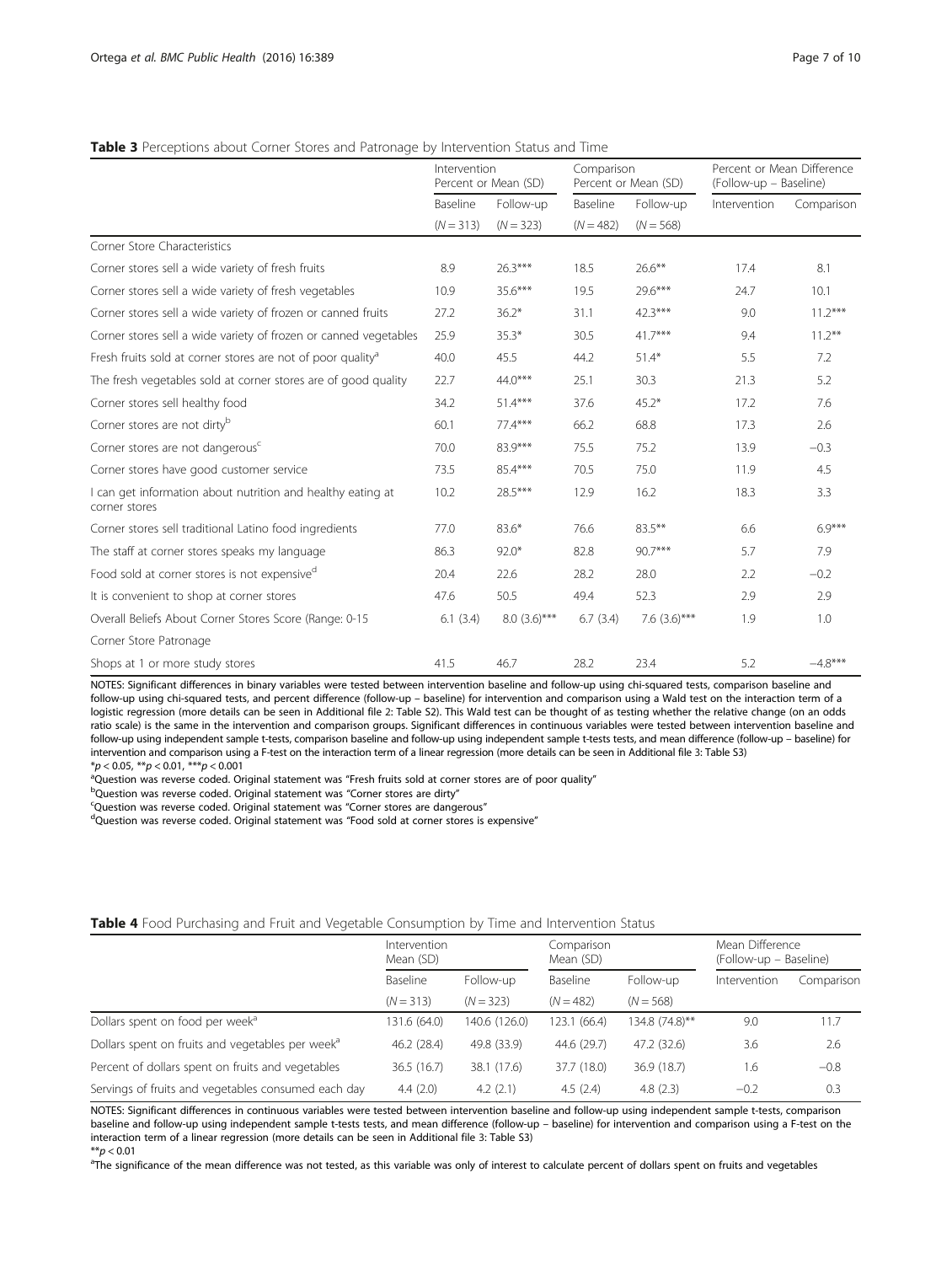#### **Discussion**

Corner store conversions, particularly in urban and rural food deserts and swamps, have emerged as a popular strategy to improve healthy food access, despite limited evidence on their effectiveness [\[10](#page-8-0), [11](#page-8-0)]. This study, in two neighboring Latino food swamps, found that regardless of intervention status, perceptions of food accessibility and corner stores improved over time, but effects on patronage, purchasing and consumption of healthy foods were non-significant. In general, the mixed findings are consistent with the results of other studies [\[8](#page-8-0), [10](#page-8-0), [11, 13\]](#page-8-0).

While there were modest improvements in perceptions of the food environment, these changes did not appear to be attributable to the intervention alone. One explanation is that other local initiatives were underway in the two communities during the study period. Initiatives have included providing health education and promoting access to healthy food [\[21](#page-9-0), [22](#page-9-0)]. The combination of initiatives might have collectively improved perceptions of the food environment over time. Nevertheless, because improvements were not found in key behavioral outcomes associated with obesity, these findings challenge the notion that simply changing the food environment will improve eating behaviors. Alternatively, urban food swamps may be so densely-populated with lowcost, unhealthy food options that modest interventions at a limited number of retailers may be insufficient to improve health behaviors and outcomes.

This study makes a number of contributions to the science of food environment interventions. Most notably, the study used community engagement to understand perceptions, needs and demands about food accessibility and healthy eating, which informed the design, implementation, and evaluation of the intervention. Moreover, the intervention had a variety of community partners who participated in the conversions, marketing campaigns, and evaluation [\[16\]](#page-8-0).

In addition to the community-wide social marketing, the study benefited from the ability to provide store owners with technical assistance to facilitate purchasing and selling of fresh produce. In short, because the intervention supplemented the physical transformations of the stores with these additional resources and support systems, the conversions approximate the 'best case scenario' of what might be expected of interventions in a limited number of small food stores' offerings.

Another advantage was that this study utilized comparison stores, which helped to answer the larger policy question as to whether this type of intervention will lead to community-level changes. The study also allowed sufficient time to detect changes, with up to two years between baseline and follow-up data collection. Finally, the survey had a relatively large sample size compared with most prior studies. This study was among the most rigorously designed and implemented interventions aimed at modifying the built environment, yet no significant changes in dietary behavior were found.

Our findings are consistent with similar types of interventions that have also found that altering the food environment does not necessarily lead to improved healthy eating behaviors. For example, a grocery store intervention in North Philadelphia raised awareness about healthy eating but did not impact fruit and vegetable intake [\[19](#page-8-0)]. Similarly, a Whole Foods grocery store that was introduced into a Detroit food desert did not improve patronage or consumption of healthy food items among local residents; rather, the store was largely supported by professionals who worked in the area [[23](#page-9-0)]. A recent study detailing the results of a new supermarket in the South Bronx, New York, found no observable changes in fruit and vegetable consumption or overall diet quality one year after the store opening [[24](#page-9-0)]. These and other findings suggest that simply improving access to healthy foods does not necessarily translate into improved dietary behaviors within the community.

Similarly, a 2008 LA zoning regulation banned new or remodeled fast food restaurants in South LA, another urban food swamp; this ban did not result in lowering the prevalence of obesity as expected [\[25](#page-9-0)]. The policy directive, however, lacked the inclusion of important public health intervention initiatives such as raising awareness about healthy eating, reducing the number of venues that sell unhealthy foods, and offering economic disincentives, such as taxes on unhealthy food, to promote community health.

Reducing disparities in obesity has proven to be difficult. The public health field continues to grapple with the best strategies for using the ecological framework in health disparities interventions, including implementing multi-level intervention projects that have large and sustainable population impact. Albeit limited, evidence has demonstrated that these approaches can in fact be effective. For example, a community-based participatory research intervention in Somerville, Massachusetts resulted in significant reductions in child and parent obesity [[26, 27](#page-9-0)]. This intervention had comprehensive partnerships that allowed for effective planning, implementation, and dissemination. Food environment interventions need to be comprehensive in scope and address multiple components of the social determinants of health framework [[28](#page-9-0)] through public-private partnerships, with local, regional, and national policy support, in order to improve healthy eating and ultimately decrease the prevalence of obesity among the most vulnerable populations.

#### Limitations

The study had a range of limitations. First, this study relied on self-reports of behaviors that are subject to recall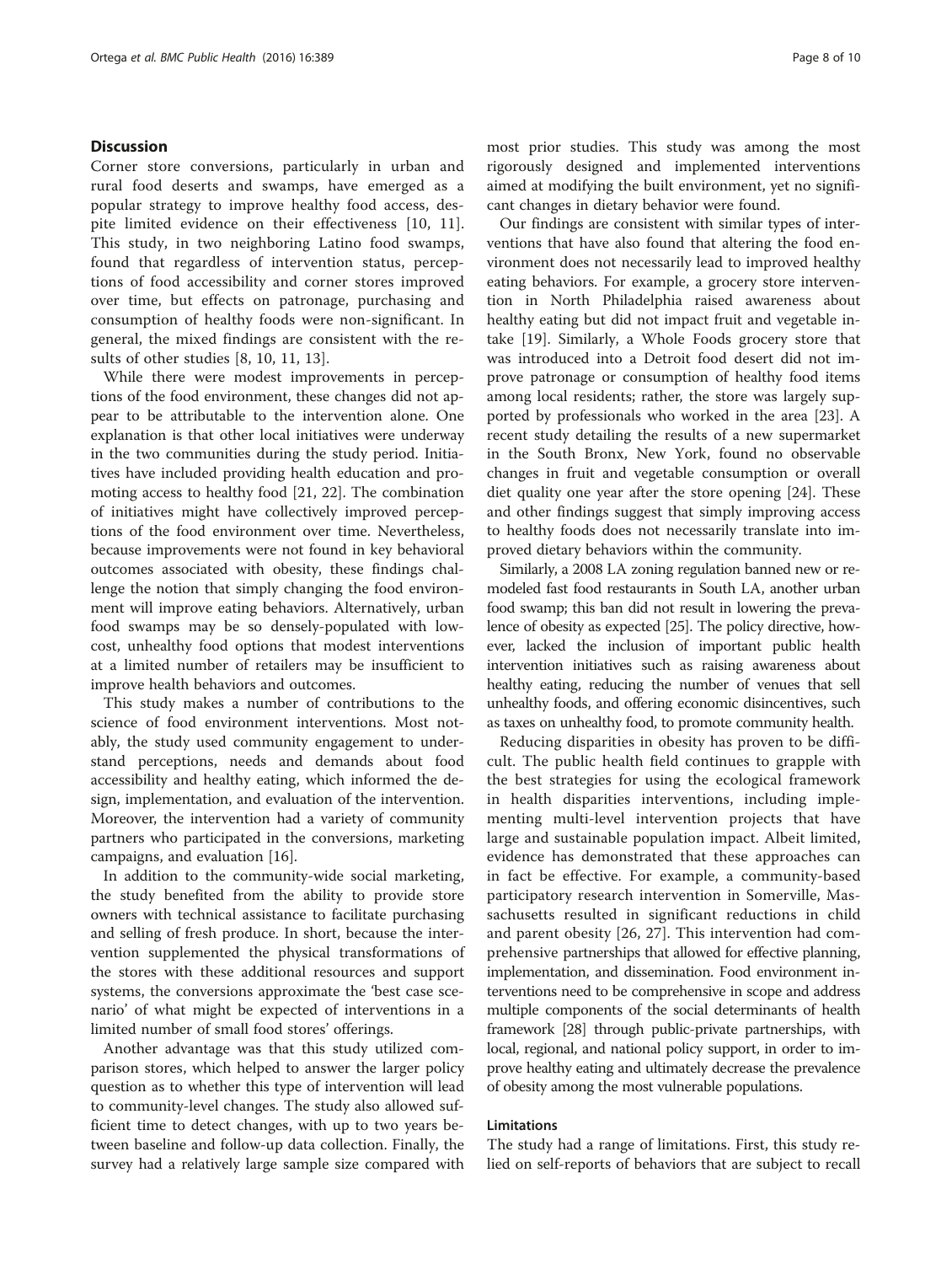<span id="page-8-0"></span>and reporting biases. Second, due to factors not under the control of the investigative team, one of the intervention stores dropped out during the early stages of its conversion, leading to it being considered as a comparison store in the analyses. Third, we did not have sales data, as it was much more difficult than anticipated to collect cash-register data from these small independently owned stores. Fourth, because the study prioritized interviewing the primary food purchaser and preparer, the community sample is majority female, which may limit the generalizability of the findings beyond primary household food purchasers and preparers.

#### **Conclusions**

The potential of corner store conversions to improve eating behaviors in urban food swamps does not by itself seem promising. Although this type of food environment intervention is important, it needs to be part of broader public health initiatives that include the combination of individual-, community-, and policy-level solutions. As the obesity epidemic is complex, it will take efforts on multiple fronts as well as sufficient time to reduce obesity and its related health consequences.

#### Ethics approval and consent to participate

All study protocols were approved by the UCLA Institutional Review Board. Written informed consent was obtained from all study participants.

#### Availability of data and materials

Participant level data are available from the last author MLP.

#### Additional files

[Additional file 1: Table S1.](dx.doi.org/10.1186/s12889-016-3074-1) Logistic Regression Predicting Food Accessibility ( $N = 1686$ ). (DOC 34 kb)

[Additional file 2: Table S2.](dx.doi.org/10.1186/s12889-016-3074-1) Logistic Regression Predicting Perceptions about Corner Stores and Patronage ( $N = 1686$ ). (DOC 47 kb)

[Additional file 3: Table S3.](dx.doi.org/10.1186/s12889-016-3074-1) Regression Models Predicting Purchasing, Consumption and Corner Store Perceptions ( $N = 1686$ ). (DOC 38 kb)

#### Abbreviations

AAPOR: American Association for Public Opinion Research; CAPI: computerassisted personal interviewing.; LA: Los Angeles.

#### Competing interests

The authors declare that they have no competing interests.

#### Authors' contributions

ANO oversaw all aspects of the study's design, implementation, analyses, and manuscript development. SLA and AMCG led the data analyses, interpretation, and drafting of the manuscript. BAL and MZS contributed to the interpretation of study results and drafting of the manuscript. DCG, TRB, RB, and MLP contributed to the study design, interpretation of data, and edited the manuscript. REG led the acquisition of data efforts and edited the manuscript. All authors read and approved the final manuscript.

#### Funding

The authors received support from the National Heart, Lung and Blood Institute (NHLBI) (grants P50 HL105188 and R25 HL108854) of the National Institutes of Health (NIH).

#### Author details

<sup>1</sup>Department of Health Management and Policy, Dornsife School of Public Health, Drexel University, 3215 Market Street, Nesbitt Hall, Room 335, Philadelphia, PA 19104, USA. <sup>2</sup> Department of Community Health Sciences Fielding School of Public Health, University of California, Los Angeles, Los Angeles, CA 90095, USA. <sup>3</sup>Department of Biostatistics, Fielding School of Public Health, University of California, Los Angeles, Los Angeles, CA 90095, USA.

#### Received: 13 January 2016 Accepted: 4 May 2016 Published online: 11 May 2016

#### References

- 1. Ogden CL et al. Prevalence of Childhood and Adult Obesity in the United States, 2011–2012. J Am Med Assoc. 2014;311(8):806–14.
- 2. Perez LG et al. Evidence-based obesity treatment interventions for Latino adults in the U.S.: a systematic review. Am J Prev Med. 2013;44(5):550–60.
- 3. Schmied E et al. A Process Evaluation of an Efficacious Family-Based Intervention to Promote Healthy Eating: The Entre Familia: Reflejos de Salud Study. Health Educ Behav. 2015;42(5):583-92.
- 4. Kaiser L et al. Adaptation of a culturally relevant nutrition and physical activity program for low-income, Mexican-origin parents with young children. Prev Chronic Dis. 2015;12:E72.
- 5. Fortmann S et al. Does dietary health education reach only the privileged? The Stanford Three Community Study. Circulation. 1982;66(1):77–82.
- 6. Farquhar JW et al. Effects of communitywide education on cardiovascular disease risk factors. The Stanford Five-City Project. JAMA. 1990;264(3):359–65.
- 7. Hanni KD et al. Targeting the taqueria: implementing healthy food options at Mexican American restaurants. Health Promot Pract. 2009;10(2 Suppl): 91S–9S.
- 8. Ayala GX et al. Efficacy of a store-based environmental change intervention compared with a delayed treatment control condition on store customers' intake of fruits and vegetables. Public Health Nutr. 2013;16(11):1953–60.
- 9. Ayala GX et al. A store-based intervention to increase fruit and vegetable consumption: The El Valor de Nuestra Salud cluster randomized controlled trial. Contemp Clin Trials. 2015;42:228–38.
- 10. Gittelsohn J, Rowan M, Gadhoke P. Interventions in small food stores to change the food environment, improve diet, and reduce risk of chronic disease. Prev Chronic Dis. 2012;9:E59.
- 11. Langellier BA et al. Corner Store Inventories, Purchases, and Strategies for Intervention: A Review of the Literature. Calif J Health Promot. 2013;11(3):1–13.
- 12. Gittelsohn J et al. An urban food store intervention positively affects foodrelated psychosocial variables and food behaviors. Health Educ Behav. 2010;37(3):390–402.
- 13. Lawman HG et al. Changes in quantity, spending, and nutritional characteristics of adult, adolescent and child urban corner store purchases after an environmental intervention. Prev Med. 2015;74:81–5.
- 14. Holzman DC. White House Proposes Healthy Food Financing Initiative. Environ Health Perspect. 2010;118(4):A156.
- 15. About FreshWorks. Bringing healthy food to every community. 2016; Available from:<http://cafreshworks.com/about/>. Accessed on March 29, 2016.
- 16. Ortega AN et al. Proyecto MercadoFRESCO: A Multi-level, Community-Engaged Corner Store Intervention in East Los Angeles and Boyle Heights. J Community Health. 2015;40(2):347–56.
- 17. U.S. Census Bureau. The Hispanic Population: 2010. 2011; Available from: [http://www.census.gov/prod/cen2010/briefs/c2010br-04.pdf.](http://www.census.gov/prod/cen2010/briefs/c2010br-04.pdf) Accessed July 29, 2015.
- 18. LA County Health Survey Topics & Data. 2011; Available from: [http://www.](http://www.publichealth.lacounty.gov/ha/LACHSDataTopics2011.htm) [publichealth.lacounty.gov/ha/LACHSDataTopics2011.htm](http://www.publichealth.lacounty.gov/ha/LACHSDataTopics2011.htm). Accessed August 4, 2015.
- 19. Cummins S, Flint E, Matthews SA. New Neighborhood Grocery Store Increased Awareness Of Food Access But Did Not Alter Dietary Habits Or Obesity. Health Aff. 2014;33(2):283–91.
- 20. Townsend MS et al. Selecting items for a food behavior checklist for a limited-resource audience. J Nutr Educ Behav. 2003;35(2):69–82.